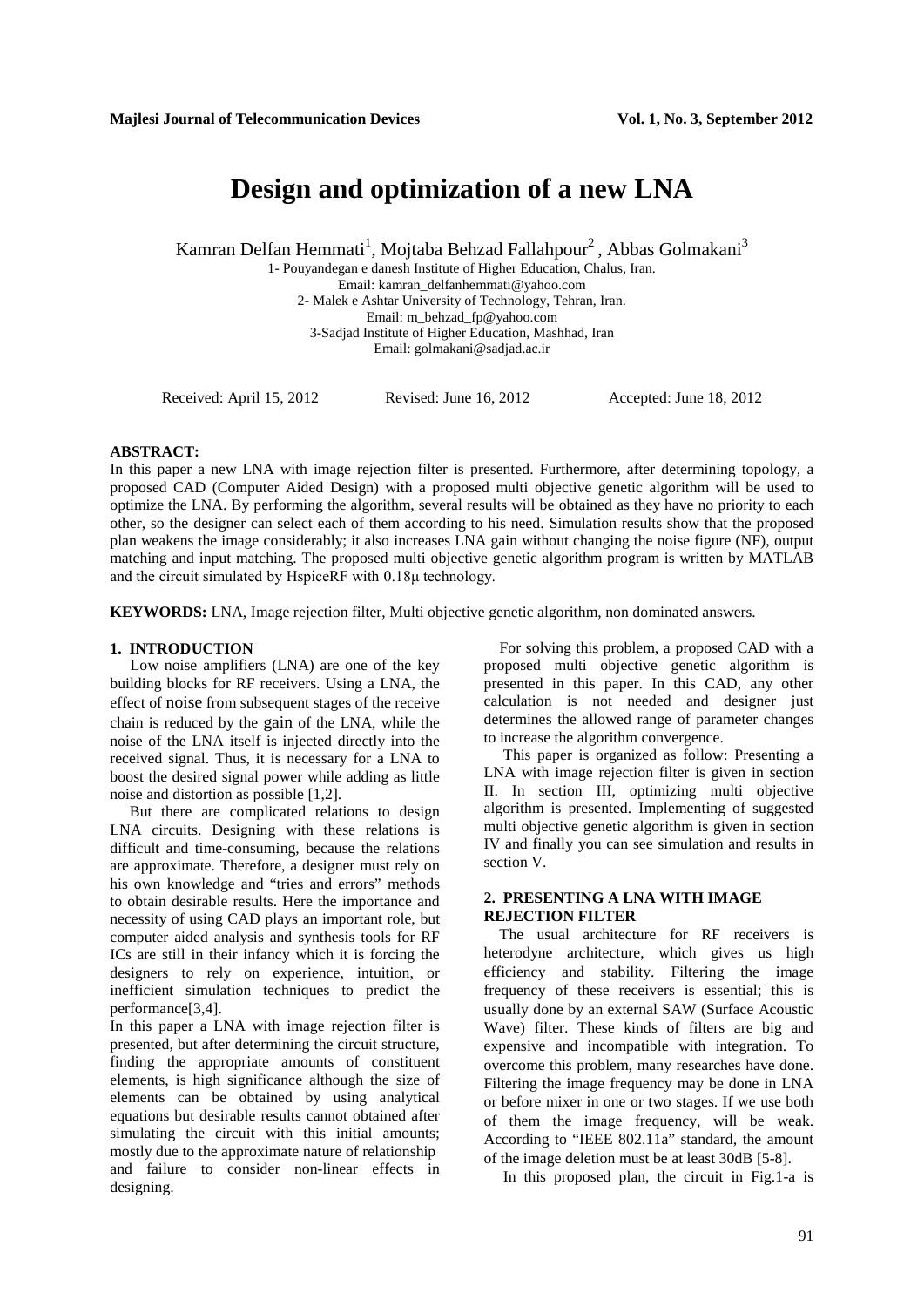#### **Majlesi Journal of Telecommunication Devices Vol. 1, No. 3, September 2012**

added cascadely to path of the RF signal of a low noise amplifier with a current repeating structure (Fig.1-b),





this circuit is made up of a common source and a filter (which allows RF frequency to pass and is open circuit in image frequency). Furthermore the

path of DC current for bias gate of the transistor must be established. RF frequency and image frequency of the filter will be obtained from following equations:

$$
f_{\text{image}} = \frac{1}{2\pi\sqrt{I_{f1}C_f}}
$$
 (1)

$$
f_{RF} = \frac{1}{2\pi \sqrt{\frac{l_{f1} l_{f2}}{l_{f1} + l_{f2}} c_f}}
$$
 (2)

 The main LNA circuit is obtained by adding Fig.1-a cacadely in path of M1's drain to M2's gate (Fig.1-c). This proposed plan weakens the image considerably, furthermore, increases LNA gain without changing the noise figure (NF), output matching and input matching, according to simulation results from section 4. Until now, we have designed the LNA with perfect advantages but we will design and optimize the mentioned plans with a proposed multi objective genetic algorithm. At first, we present a background of this proposed algorithm as follows:

# **3. OPTIMIZING MULTI OBJECTIVE ALGORITHMS**

Most of actual optimizing questions are naturally multi objective. It means that several objects must estimate at the same time. There are two views for solving multi objective optimizing questions. In the first method, we combine objects together, and then give weight to them to change the question to a single objective one. In this condition a certain weight will be given to each objective and objectives with higher priority will be assigned more weight to them. But the problem is that, in actual optimizing questions, objectives have no specific priority to each other. So it is not clear what weight should be allocated to each objective [10, 11]. Another method is using of ˝non-dominated˝. In this method, each objective is optimized separately, so that we obtain a bunch of non-dominated answers called ˝pareto optimal answers ˝.None of these answers have any priority to each other, according to all goal functions. So the designer can select each of them on the basis of his need. Multi objective genetic algorithm uses such a technique to optimize multi objective problems .In many of optimizing questions, objectives are in opposition to each other. So the improvement in one may destroy the others. Increasing numbers of ˝pareto front ˝after a few repeat causes the problem. The result of this increasing is disorder in performance of program. To solve this problem, many algorithms have suggested in recent years. In ˝SPEA˝ algorithm, that presented by ˝ Zitzler ˝, the numbers of pareto front preserve in an external archive there will use of a classification algorithm to reduce numbers of pareto front if the numbers of pareto front cross from distinct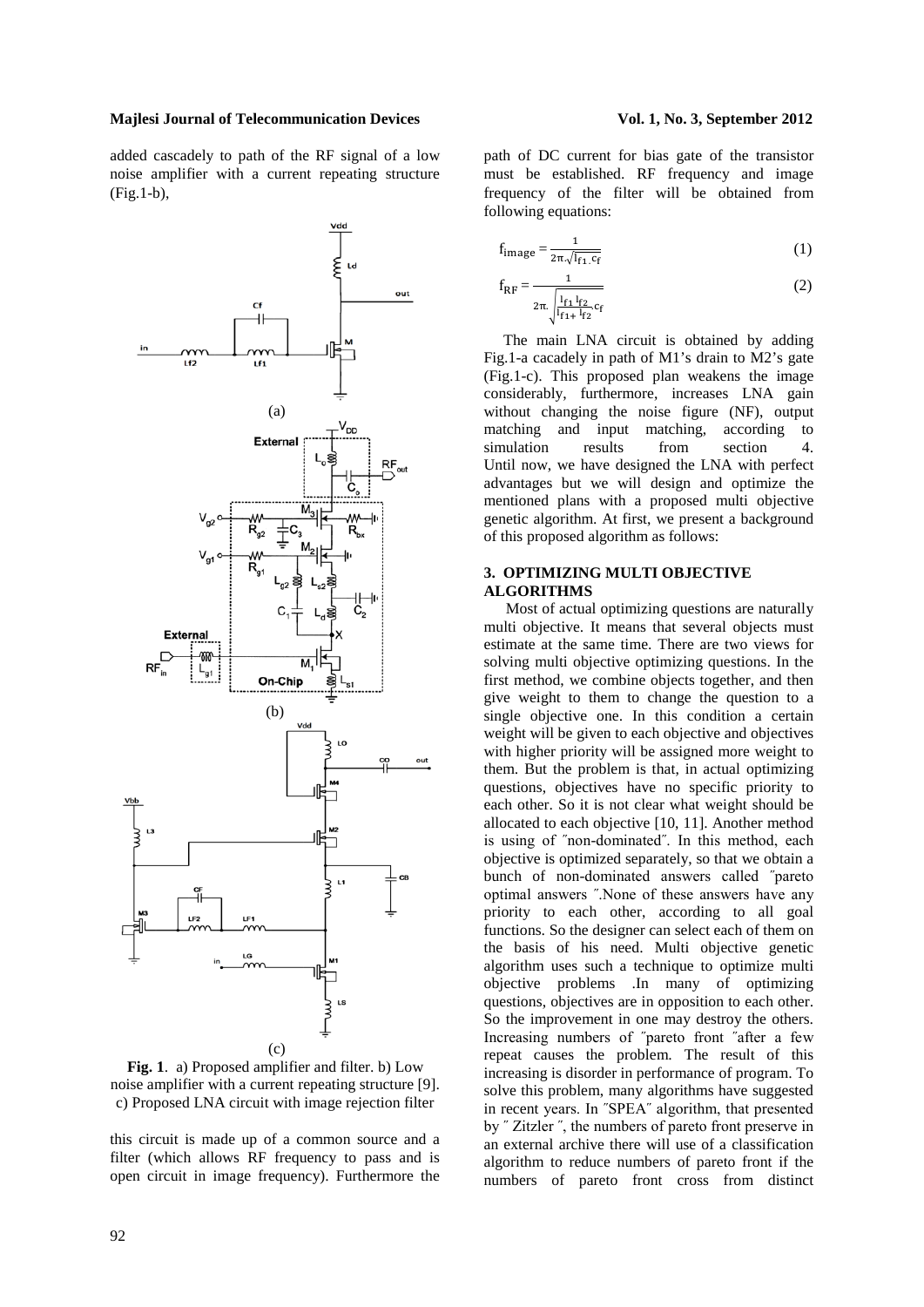border[12,13].

The classification is done in this way: the crowding distance between remained non-dominated numbers should be preserved. In fact, those numbers that their similar or close answers are available will be deleted from the cycle. Also ˝Deb˝ and his colleague introduced a method called ˝nondominated sorting genetic algorithm" (NSGA2) .this method uses non-dominated ranking for ˝elitism˝ and implementing of ˝population distance˝ for preservation of answers crowding[14,15].

# **4. IMPLEMENTING OF SUGGESTED MULTI OBJECTIVE GENETIC ALGORITHM**

In this paper we have used two combined algorithms, SPEA and NSGA2, in following way: First, we form a random primal N sized population. By using usual operators of genetic algorithm another N members are made. Then all members will be gathered in a new collection with 2N size. Here, a non - dominated classification, similar to NSGA2 should be done. In NSGA2, if the first rank numbers be more than N, the numbers that don't have a good crowding possibility, will be removed until make balance with N. But in this condition we act like SPEA .We keep these numbers into external archives and avoid of pruning them (This act increases the speed of algorithm convergence because most of the time proper answers that have been achieved after several repetitions may be eliminated by pruning). Among the archive members who have more crowding distance, have possibility to make next generation.

 As there are complicated and approximate relations to design LNA circuits; designing with these relations is difficult and time-consuming. Therefore, the designer must rely on his own knowledge and tries and errors methods to obtain desirable results. So in this situation for designing and optimizing proposed LNA, we use from a proposed CAD. In this CAD, MATLAB and Hspice RF are linked in order to optimize the LNA Fig.2. Hspice RF simulation is used for evaluating of the fitness of the circuit specifications per every iteration of the GA.

In fact the proposed multi objective genetic Algorithm program is written by MATLAB and the circuit simulated by Hspice RF in this proposed CAD.

# **5. SIMULATION RESULTS**

In this method the parasitic elements are considered according to their layout so the circuit will optimize according to it. Designing parameters in a circuit optimization are: number of turns (loops) and width of circuit inductors, the number of the fingers of the transistors, sizes of capacitors and bias voltages.

The range in which sizes of the elements change is shown in table I, to determine the range of searching of optimization algorithm. The number of bits for coding each parameter is 8.

| Parameter           | Min.       | Max.     |
|---------------------|------------|----------|
| 2R-inductor         | $40 \mu m$ | $120\mu$ |
| N-inductor          | .25        |          |
| $L=W-$ capacitor    | $5 \mu m$  | $100\mu$ |
| NoF(Number of       |            | 64       |
| Finger )-transistor |            |          |

**Table 1.** The range in which sizes of the elements

Here the circuit in Fig.1-a is optimized with two intentions: amplifying the RF frequency and weakening the optimized image frequency. The results of optimizing are shown in Fig.3-a. Each place in Fig.3-a represents an answer; also the contrast between two intentions can be seen in the Fig.3-a. One of these answers and its S21 is presented in Fig.3-b.

The optimizing parameters in suggested LNA (Fig.1-d) are:

Number of turns (loops) and width in the coil of seven inductors, the number of the fingers of 4 transistors with  $W/L = 8\mu m/ 0.18\mu m$ , width and length of one capacitor, amount of Vdd voltages and the input bias voltages (v bias).

In heterodyne receivers, frequency is normally reduced with 2/3 and 1/3 of fRF in two stages. The operating LNA frequency for WLAN is supposed 5.7 GHz. So in first stage, LO frequency must be 3.8 GHz, and as a result image frequency will be 1.9 GHz. [1]

The goals of designing are: maximizing the amount of gain in operating frequency and minimizing the amount of gain in image frequency; also minimizing the amount of output and input non matching (S11, S22), noise figure, and power consumption.

Operating LNA frequency is 5.7 GHz and image frequency is 1.9GHz. Table II includes the designing results of 4 selected answers of pareto front. The results of Ans.1 in Table II of crowding parameters (S) and NF are shown in Fig.4.Also the compare of this work and previous works is presented in table III.

# **CONCLUSION**

In this paper, we present a new LNA with image rejection filter. Furthermore, after determining topology, we used a suggested multi objective genetic algorithm to optimize structure. So any other calculation is not needed. The answers have not any priority to each other, and designer can select each of them according to his need. Simulation results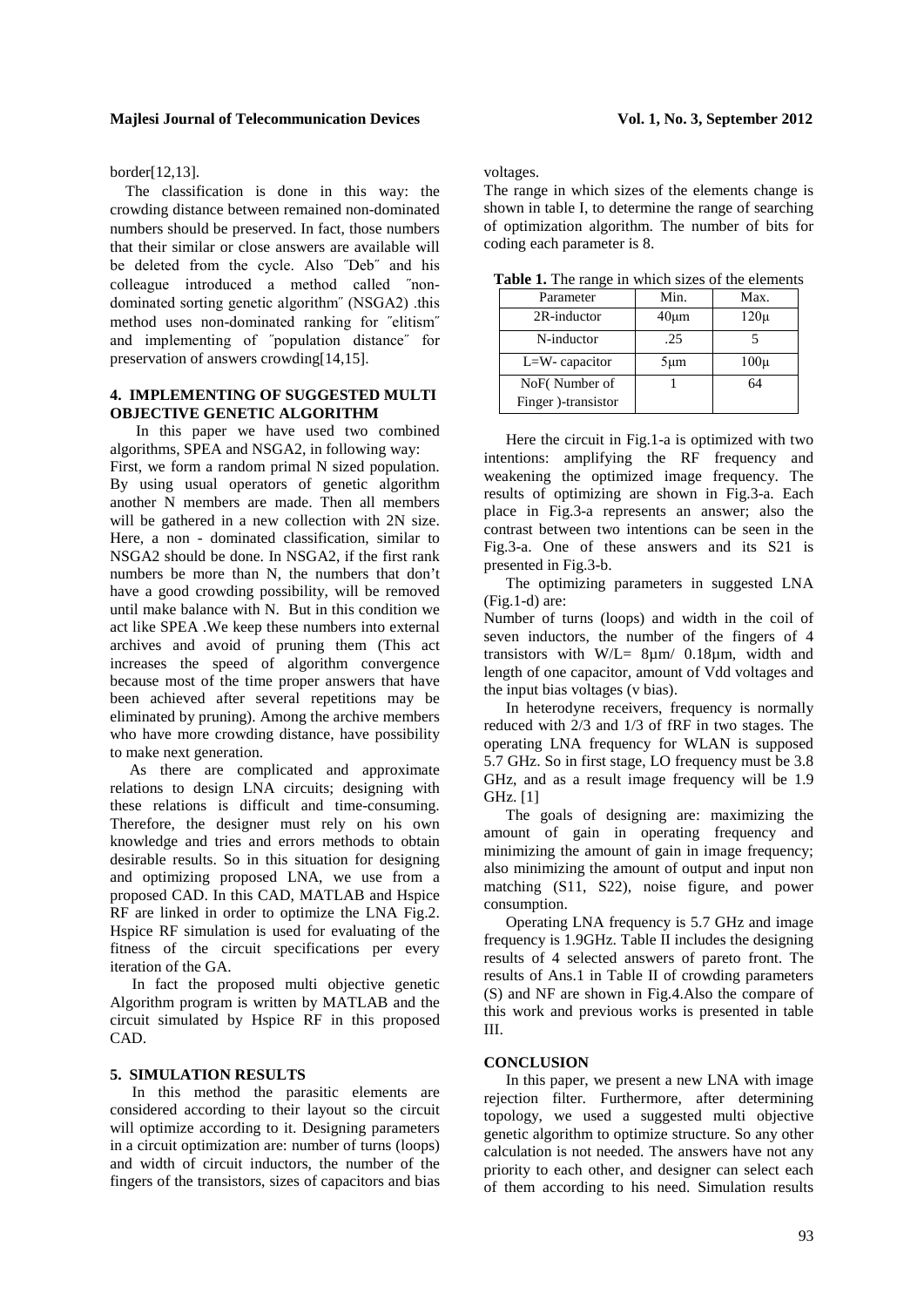# Majlesi Journal of Telecommunication Devices Vol. 1, No. 3, September 2012

confirm that; suggested structure weakens the image considerably; it also increases LNA gain without changing the noise figure (NF), output matching and input matching.



**Fig.2.** Block Diagram of proposed CAD



**Fig.3.** a) The result of Fig.1-a optimization. b) One of the answers (point) of Fig.3-a.

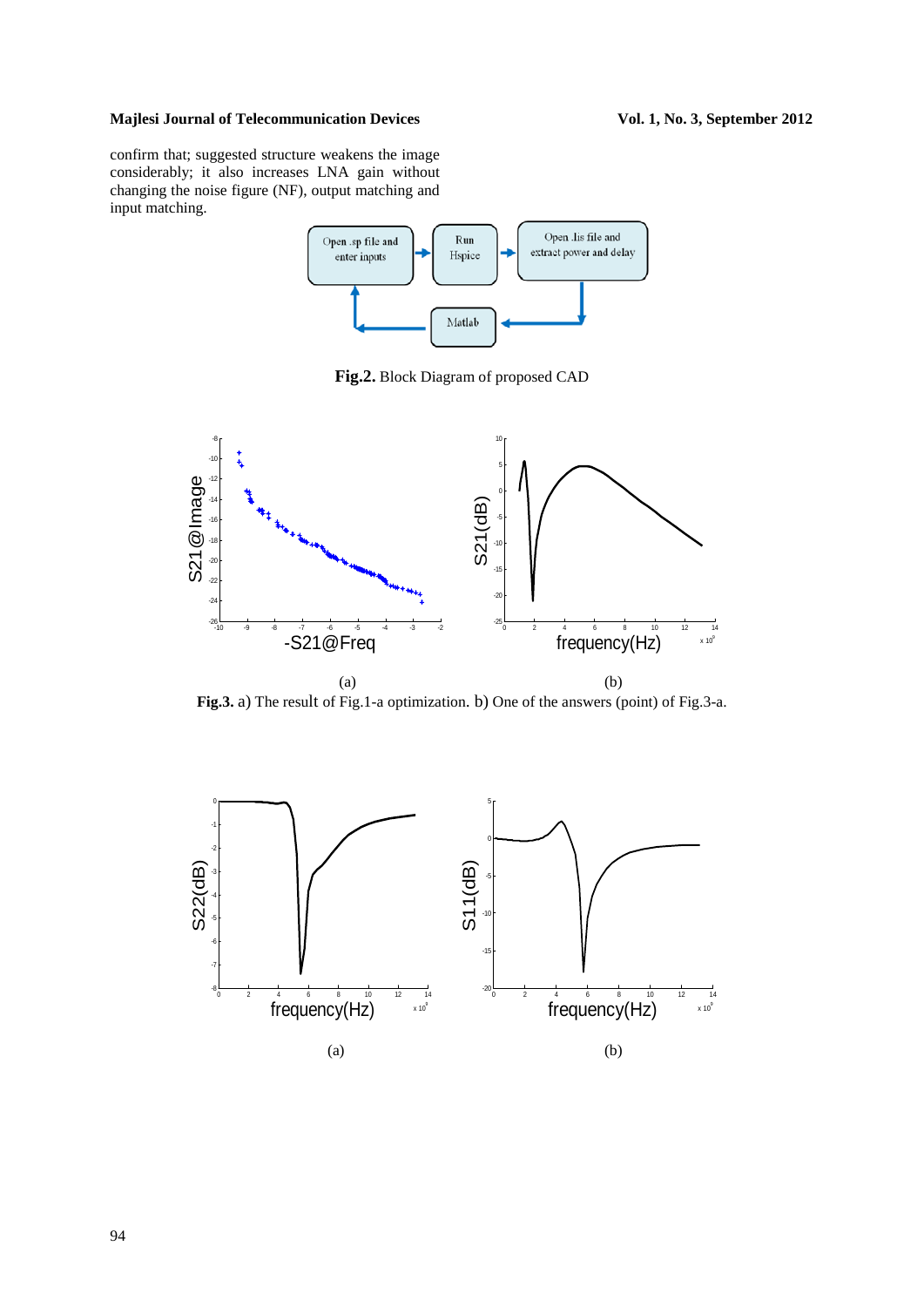

**Fig.4.** Diagrams of Ans.1 in Table II of (S) and NF .a) S22 b) S11 c) S21d) NF

|                                       | Ans. 1          | Ans. 2          | Ans. 3          | Ans. 4          |
|---------------------------------------|-----------------|-----------------|-----------------|-----------------|
| $NF-M$ <sup><math>\prime</math></sup> | 17              | 21              | 22              | 23              |
| $NF-M^{\gamma}$                       | 25              | 25              | 61              | 25              |
| $NF-M^{\dagger}$                      | $\overline{23}$ | 22              | 22              | $\overline{23}$ |
| $NF-M4$                               | $\overline{25}$ | 47              | $\overline{45}$ | $\overline{12}$ |
| $N-Lg$                                | 3.75            | 3               | 3.75            | 3.75            |
| $N$ -Ls $\,$                          | .25             | $\mathbf{1}$    | 0.25            | .25             |
| $N-L1$                                | 2.25            | 3.75            | 2.25            | 2.5             |
| $N-L3$                                | 2.5             | 4.25            | 2.5             | 2.75            |
| $N-L0$                                | $\overline{2}$  | $\overline{2}$  | $\overline{2}$  | 2.5             |
| N-Lf1                                 | 2.25            | 1.5             | 2.25            | .25             |
| $N-Lf2$                               | 0.25            | $\mathbf 1$     | 2.25            | 2.25            |
| $N-Ls3$                               | 1.25            | .25             | .25             | .75             |
| $R-Lg$                                | 45              | 30              | 30              | 90              |
| $R$ -Ls                               | 45              | $\overline{45}$ | $\overline{45}$ | $\overline{45}$ |
| $R-L1$                                | 90              | 90              | $\overline{90}$ | 90              |
| $R-L3$                                | 45              | $\overline{45}$ | 45              | 45              |
| $R-L0$                                | 105             | 90              | 90              | 90              |
| $R-Lf1$                               | 30              | 30              | 30              | 75              |
| $R-Lf2$                               | 90              | 30              | 15              | $\overline{15}$ |
| $R$ -Ls $3$                           | 60              | 60              | 90              | 105             |
| $LCf(\mu m)$                          | 10              | 18              | $\overline{21}$ | $\overline{27}$ |
| $WCF(\mu m)$                          | $\overline{25}$ | 9               | $\,8\,$         | $\tau$          |
| <b>Vbb</b>                            | 1.18            | 1.18            | 1.18            | 1.11            |
| Vbias                                 | $\overline{.7}$ | .64             | $\overline{.7}$ | $\overline{.6}$ |
| $S21$ (dB)<br>@Freq                   | 41.47           | 30.39           | 32.96           | 34.1            |
| $S21$ (dB)<br>@Image                  | $-21.87$        | $-6.53$         | $-9.28$         | 20.83           |
| $S11$ (dB)                            | $-15.53$        | $-16.49$        | $-1.42$         | $-16.01$        |
| $S22$ (dB)                            | $-6.5$          | $-13.06$        | $-8.97$         | $-17.59$        |
| $\overline{\text{NF}(\text{dB})}$     | 2.37            | 2.03            | 1.95            | 2.15            |
| Power (mW)                            | 13.46           | 10.97           | 18.44           | 7.69            |
|                                       |                 |                 |                 |                 |

**Table 2.** The results of suggested LNA

**Table 3.** compare with previous work

| Reference  | Ans. $1$ of | Ans.1 of | Ans.1 of     |
|------------|-------------|----------|--------------|
|            | This        | Cascade  | Differential |
|            | work        | LNA with | cascade LNA  |
|            |             | IR[1]    | with $IR[1]$ |
| S21 (dB)   | 41.47       | 14.1     | 13.8         |
| @Freq      |             |          |              |
| $S21$ (dB) | 21.87       | $-3.44$  | $-11.2$      |
| @Image     |             |          |              |
| $S11$ (dB) | 15.53       | $-16.4$  | $-11.2$      |
| $S22$ (dB) | $-6.5$      | $-11.7$  | $-15.3$      |
| $NF$ (dB)  | 2.37        | 2.19     | 3.07         |
| Power      | 13.46       | 13.8     | 14           |
| (mW)       |             |          |              |

#### **REFERENCES**

- [1] G. A. Golmakani, K. Mafinejad, A. Kouzani," Design and Optimization of LNA Topologies with Image Rejection Filters", International Journal of RF and Microwave Computer-Aided Engineering vol. 20, no. 3, pp.289-297, May 2010.
- [2] C.-Y. cha, S.-G. Lee, "A 5.2 GHz LNA in 0.35 μm CMOS utilizing inter-stage series response and optimizing the substrate resistance", IEEE j. Solid-Stage Circuits, vol. 38, no.4, pp.. 669-672, April 2003.
- [3] B. Razavi, RF Microelectronics, Prentics-Hall,Upper Saddle River , 1997.
- [4] D. Leenaerts, G. Gielen, and R.A. Rutenbar, CAD solutionsand outstanding challenges for mixedsignal and RF ICdesign, Proceedings of the IEEE Conference on Computer-Aided Design, San-Jose, California, 2001, 270–277.
- [5] E. Kargarn, H. Khosrowjerdi, K.Ghaffarzadegan and H. Nabovati, "A 5.7 GHz low noise figure ultra high gain CMOS LNA with inter stage technique", IEICE Electronics Express, Vol. 7, no.23,1686-1693.
- [6] J.S . Walling, S .Shekhar, and D.J.Allstot, "A gm-Boosted Current-Reuse LNA in 0.18 μm CMOS",